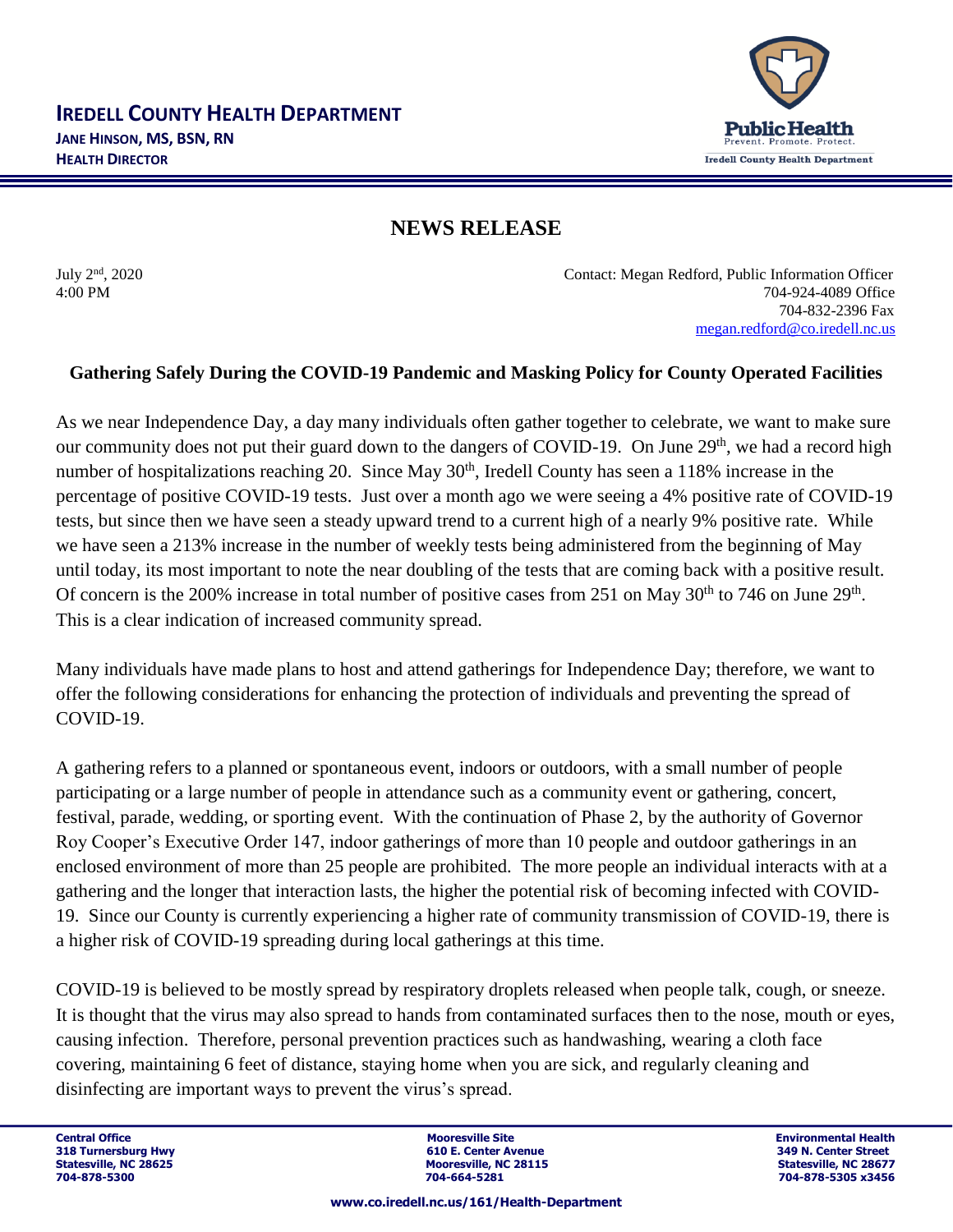The Iredell County Board of Commissioners are taking precautionary action to protect its employees from increasing community transmission of COVID-19 by implementing the use of face coverings for employees of Iredell County, as well as the public visiting County-operated facilities. This step is necessary in maintaining the health, safety, and welfare of the employees of Iredell County, and the County at-large. Beginning at midnight on July 5, 2020, face coverings will be required by employees of Iredell County who are interacting with the public indoors, and outdoors if unable to maintain a distancing of six-feet. Employees will also wear face coverings if they are unable to maintain social distancing of six-feet from co-workers, or in a shared workspace or common area, such as hallway and breakroom. All visitors to County-operated facilities, unless otherwise excluded or an exception applies, must wear a face covering indoors and outdoors, if a six-foot distance cannot be maintained. The County will provide at no charge, one mask for personal use by visitors and members of the public seeking services who do not have a mask. No one will be denied services where unable to wear a face covering as a result of one or more of the exceptions; County employees will take measures to make reasonable accommodations in such instances. For more information related to the Iredell County Government face covering proclamation, please visit the Iredell County website under COVID-19 to read the policy in its entirety or reach out to the Iredell County Government at 704-878-3050.

Before attending or hosting a gathering this summer, please refer to the Centers for Disease Control and Prevention (CDC) Considerations for Events and Gatherings [\(https://www.cdc.gov/coronavirus/2019](https://www.cdc.gov/coronavirus/2019-ncov/community/large-events/considerations-for-events-gatherings.html) [ncov/community/large-events/considerations-for-events-gatherings.html\)](https://www.cdc.gov/coronavirus/2019-ncov/community/large-events/considerations-for-events-gatherings.html). This document provides great guidance related to reducing the spread of COVID-19, maintaining healthy environments, maintaining healthy operations, and preparing for when someone gets sick.

We encourage our community to celebrate safely this holiday weekend, and throughout the summer. Iredell County Public Health Officials continue to encourage individuals to protect themselves to help lessen the spread of COVID-19. How to protect yourself and others:

- Practice social distancing, which means avoiding gatherings of more than 10 people and keeping 6 feet or more between yourself and others
- Wear cloth mask or face covering when out in public where you may be around people, like grocery stores or pharmacies, and still try to practice social distancing
- Frequent hand washing with soap and water for at least 20 seconds, especially after going to the bathroom, before eating, and after blowing your nose, coughing or sneezing
- If soap and water are not readily available, use an alcohol-based hand sanitizer with at least 60 percent alcohol
- Cover your cough or sneeze with a tissue, then throw it in the trash
- Stay home when you're sick
- Keep distance from others who are sick
- Avoid touching your face
- Clean and disinfect high touch surfaces in common areas like doorknobs, remotes, light switches, tables and handles.

Individuals with general questions about COVID-19 or who need access to support services can call **2-1-1**  (or 888-892-1162) for assistance 24 hours a day/7 days a week.

Additional information related to COVID-19 can be found at the following resources:

## Page **2** of **3**